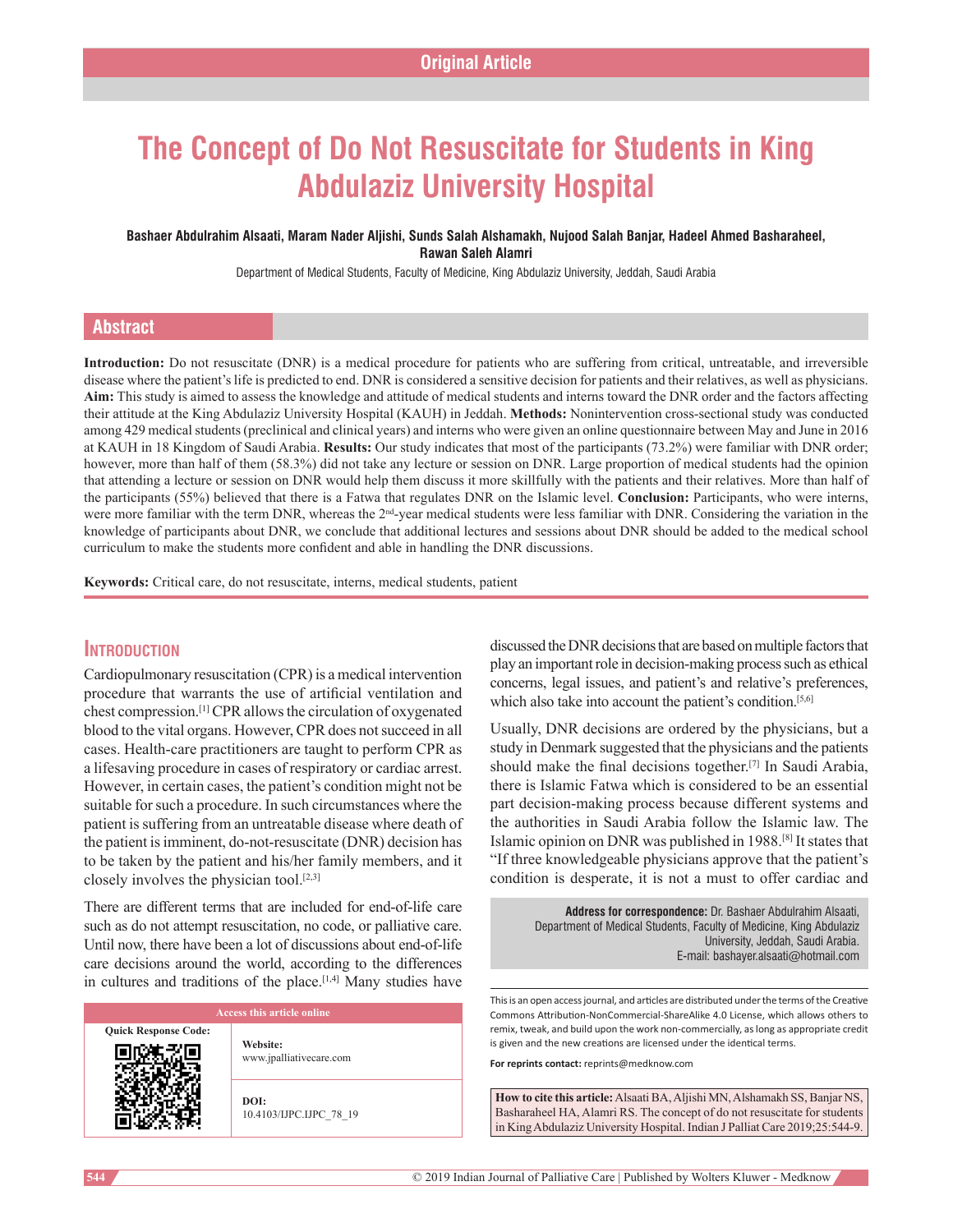respiratory support. The patient's relatives are involved in the discussion of DNR. However, the decision-making of DNR is purely a medical decision as the patients and their relatives are unprepared to make such decisions."[8]

Recently, DNR orders have been discussed in many countries. In Saudi Arabia, DNR is not a common decision, and there is a lack of studies that address this concept among the medical students and interns.

The aim of this study is to assess the knowledge and attitude of medical students and interns toward DNR order and to understand the important factors affecting their attitudes at King Abdulaziz University Hospital (KAUH) in Jeddah.

# **Materials and Methods**

This study was approved by the ethical committee of KAUH and was performed using a nonintervention cross‑sectional study at KAUH in Jeddah, Kingdom of Saudi Arabia, between May and June of 2016.

The sample size in this study included 429 participants, who involved medical students (preclinical years and clinical years) and interns at KAUH. Male and female participants were distributed equally, of which 215 were male whereas 214 were female.

Data were collected using an online modified questionnaire.<sup>[1]</sup> Statistical analysis was carried out by SPSS software package to estimate the knowledge of medical students and interns about DNR order and to determine their religious views about the same and whether they knew about the Islamic vision regarding the DNR order. We also tried to assess the attitude of medical students and interns toward DNR order and the factors affecting their attitude.

The knowledge of medical students and interns about DNR order and the factors affecting their attitude was compared and estimated with data obtained from a previous study about the DNR order.[1] This study presented a percentage of qualitative variables. The differentiation in the understanding the DNR order and the factors affecting the attitude of medical students and interns was assessed using Chi-square test.  $P \le 0.05$  was considered as a statistically significant.

# **Results**

In this study, we aimed to assess DNR knowledge of medical students and interns, and several factors affect their attitude at King Abdulaziz University in Jeddah, Saudi Arabia. Major points were covered to understand their opinion over DNR. Online questionnaires were sent to the target groups of 429 students and their views on the questionnaire were submitted. The age of participants ranged from 20 to 25 years, and the participants were divided according to their medical year and gender [Tables 1 and 2].

Most of the participants were familiar with DNR order, and the lectures given in the medical schools regarding DNR were the primary source of information. However, it was also evident that more than half of the students did not take attend any lecture or session regarding DNR [Table 3]. The greatest proportion of medical students thought that if they had a lecture or session in DNR, they would be able to discuss the DNR order in a better way with patients and their relatives [Table 4]. The

## **Table 1: Student list**

| <b>Medical (year)</b> | Frequency, $n$ $(\%)$ |
|-----------------------|-----------------------|
| 2 <sub>nd</sub>       | 67(15.6)              |
| 2rd                   | 61(14.2)              |
| 4 <sup>th</sup>       | 78 (18.2)             |
| 5 <sup>th</sup>       | 76(17.7)              |
| 6 <sup>th</sup>       | 58 (13.5)             |
| Interns               | 89 (20.7)             |

| Table 2: Student's gender |                    |  |  |
|---------------------------|--------------------|--|--|
| Gender                    | Frequency, $n\%$ ) |  |  |
| Males                     | 215(50.1)          |  |  |
| Females                   | 214(49.9)          |  |  |

## **Table 3: Student's familiarity to do not resuscitate and their source of information**

| Regarding DNR familiarity and information source                                | $n$ (%)    |
|---------------------------------------------------------------------------------|------------|
| Are you familiar with the term DNR?                                             |            |
| Yes                                                                             | 314 (73.2) |
| N <sub>0</sub>                                                                  | 115(26.8)  |
| Have you ever had a formal lecture or other session on<br>obtaining DNR orders? |            |
| Yes                                                                             | 179(41.7)  |
| Medical school                                                                  | 133(31)    |
| Social media and internet                                                       | 27(6.3)    |
| Newspaper and books                                                             | 3(0.7)     |
| Heard from a friend and family member                                           | 16(3.7)    |
| No, I had not                                                                   | 250 (58.3) |
| DNR: Do not resuscitate                                                         |            |

## **Table 4: Student's concern about do‑not‑resuscitate lecture efficacy in do‑not‑resuscitate discussion and their awareness about do‑not‑resuscitate policy at (King Abdulaziz University Hospital)**

| <b>Regarding DNR discussion and awareness</b>                                                                                        | $n$ (%)    |
|--------------------------------------------------------------------------------------------------------------------------------------|------------|
| Do you think if you take a lecture or session in DNR, you<br>will be able to discuss DNR order with patients or patient's<br>family? |            |
| Yes                                                                                                                                  | 190(44.3)  |
| N <sub>0</sub>                                                                                                                       | 48(11.2)   |
| Maybe                                                                                                                                | 191 (44.5) |
| Are you aware if there is DNR policy in your hospital?                                                                               |            |
| Yes                                                                                                                                  | 120(28)    |
| N <sub>0</sub>                                                                                                                       | 22(5.1)    |
| Maybe                                                                                                                                | 287 (66.9) |
|                                                                                                                                      |            |

DNR: Do not resuscitate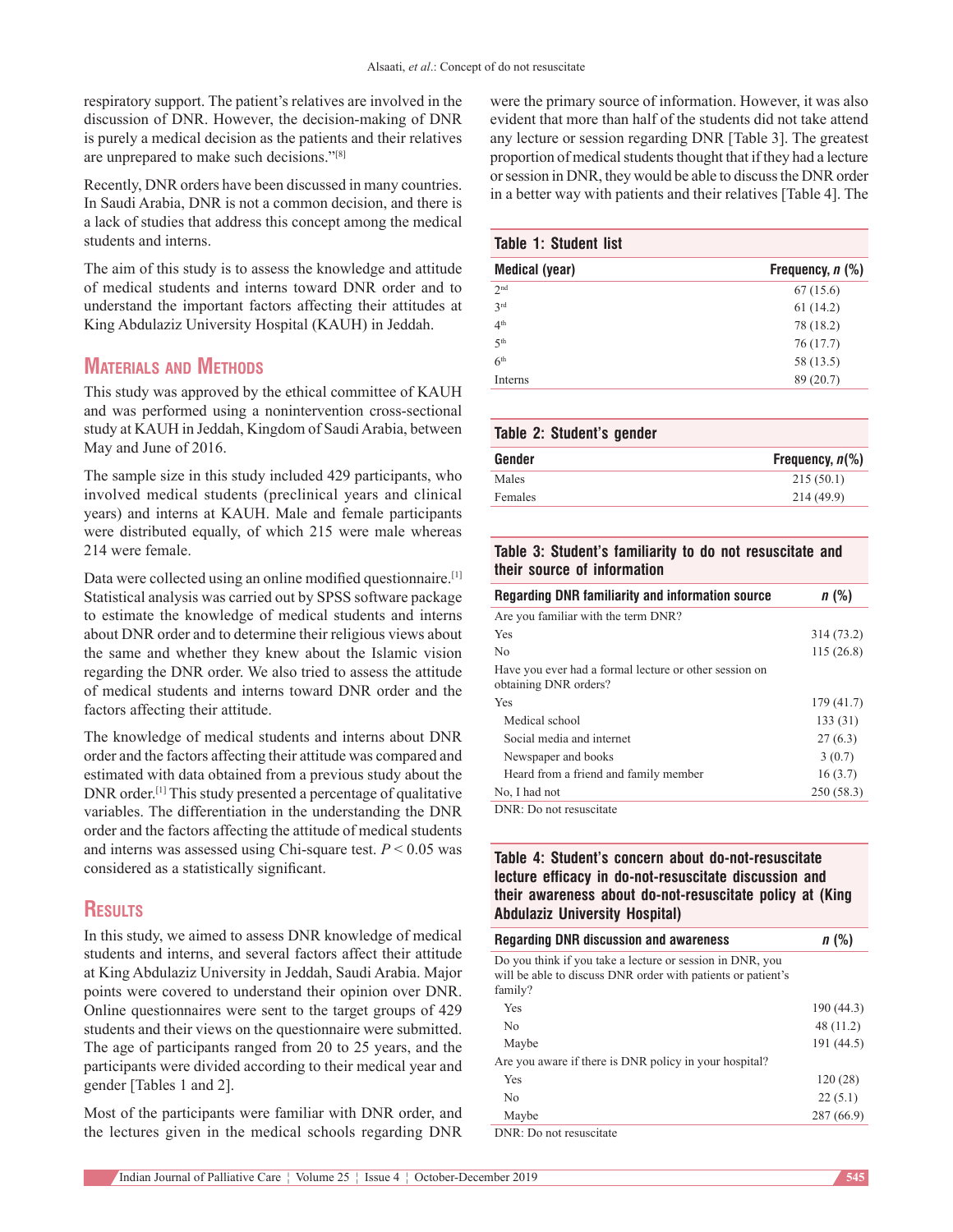majority of participants were not sure if there is a clear policy concerning DNR policy at KAUH [Table 4]. They considered the lack of DNR understanding in patients and their families about DNR as one of the most important barriers that impede an effective DNR discussion [Table 5].

Participants believe that patient's dignity, religious and legal concerns, risk of vegetative state, limited intensive care unit (ICU) space, efficient use of medical resources, and cost reduction classify as important factors while making the DNR decision [Table 6]. Regarding the inclusion of patients in DNR decisions, the majority of participants strongly agree that patients should be involved in decisions regarding their DNR status [Table 7]. Furthermore, they have the right to reject or request (advanced directive) their DNR status. Therefore, the hospital policies should include patient as a decision-maker. Moreover, most of the participants disagreed that the patients are not aware of their DNR status [Table 7].

#### **Table 5: Student's opinion about do‑not‑resuscitate discussion barriers**

| <b>Regarding DNR discussion barriers</b>                                                 | N(%)       |
|------------------------------------------------------------------------------------------|------------|
| Do you think there are barriers to effective DNR<br>discussions with patient and family? |            |
| Yes, there are barriers                                                                  | 385 (89.7) |
| Lack of time                                                                             | 14(3.3)    |
| Inadequate training                                                                      | 116(27)    |
| Lack of patient or family understanding                                                  | 255(59.4)  |
| No, there are no barriers                                                                | 44(10.3)   |
| DNR: Do not resuscitate                                                                  |            |

## **Table 6: Student's concern over religions and legal concerns**

Once the patient decides to choose DNR (DNR patient), the majority of participants believed that they have to be generous with analgesia in DNR patients, but favored withdrawing life‑sustaining treatment, and also agreed in limiting the management of DNR patients. However, they disagreed about limiting the daily rounds to DNR patients [Table 8]. The majority of participants encourage organ donation discussion with DNR patients or their family members. More than half of the participants were of the opinion that we require a unified national DNR policy [Table 9].

More than half of the participants also believe that there is a Fatwa that regulates DNR on the Islamic level, and it states that more than one trusted doctors should decide the DNR decision [Table 10].

Participants, who are interns, were more familiar with the term DNR, and the 2<sup>nd</sup>-year medical students were less familiar  $(P < 0.01)$ . With the progression through medical years, more participants thought that if they take a lecture or session in DNR, they will be able to discuss the DNR decision with the patient or patient's family  $(P = 0.004)$ . Besides, there was a significant association between the participant's gender and their concern about Fatwa and regarding the person who takes the DNR decision. The majority of both the genders selected more than one trusted doctors. However, the variation was observed in the participants who did not have enough knowledge about the Fatwa. More males, who did not know about the Fatwa, selected that the patient's family should decide DNR decision whereas it was observed that the females were not aware of the Fatwa pertaining to the DNR  $(P = 0.002)$ .

| <u>rabic 0. Student S concern over rengions and legal concerns</u> |                       |                                |                           |                                  |  |  |
|--------------------------------------------------------------------|-----------------------|--------------------------------|---------------------------|----------------------------------|--|--|
| Very important,<br>$n$ (%)                                         | Important,<br>$n$ (%) | Slightly<br>important, $n$ (%) | Not important.<br>$n$ (%) | Not at all<br>important, $n$ $%$ |  |  |
| 225(52.4)                                                          | 116(27)               | 63(14.7)                       | 15(3.5)                   | 10(2.3)                          |  |  |
| 250(58.3)                                                          | 113(26.3)             | 39(9.1)                        | 21(4.9)                   | 6(1.4)                           |  |  |
| 269(62.7)                                                          | 113(26.3)             | 37(8.6)                        | 8(1.9)                    | 2(0.5)                           |  |  |
| 187 (43.6)                                                         | 152(35.4)             | 73 (17)                        | 15(3.5)                   | 2(0.5)                           |  |  |
| 117(27.3)                                                          | 97(22.6)              | 104 (24.2)                     | 67(15.6)                  | 44(10.3)                         |  |  |
| 122 (28.4)                                                         | 122(28.4)             | 100(23.3)                      | 51 (11.9)                 | 34(7.9)                          |  |  |
|                                                                    |                       |                                |                           |                                  |  |  |

ICU: Intensive care units, DNR: Do not resuscitate

## **Table 7: Student's concern about patient inclusion in do‑not‑resuscitate decisions**

| Regarding the inclusion of<br>patients in DNR decisions                                         | Strongly agree, n (%) | Agree, $n$ $\left(\% \right)$ | Natural, $n$ (%) | Disagree, $n$ $%$ ) | Strongly disagree, n (%) |
|-------------------------------------------------------------------------------------------------|-----------------------|-------------------------------|------------------|---------------------|--------------------------|
| Patients should be involved in<br>decisions regarding their DNR status                          | 221(51.5)             | 102(23.8)                     | 68 (15.9)        | 31(7.2)             | 7(1.6)                   |
| Policies should include patient as a<br>decision-maker                                          | 175(40.8)             | 116(27)                       | 81 (18.9)        | 49(11.4)            | 8(1.9)                   |
| Patients have the right to reject or<br>request (advanced directive) their<br><b>DNR</b> status | 190(44.3)             | 113(26.3)                     | 83 (19.3)        | 34(7.9)             | 9(2.1)                   |
| It is best that patients are not made<br>aware of their DNR status                              | 60(14)                | 77 (17.9)                     | 77 (17.9)        | 95(22.1)            | 120(28)                  |
| DNR: Do not resuscitate                                                                         |                       |                               |                  |                     |                          |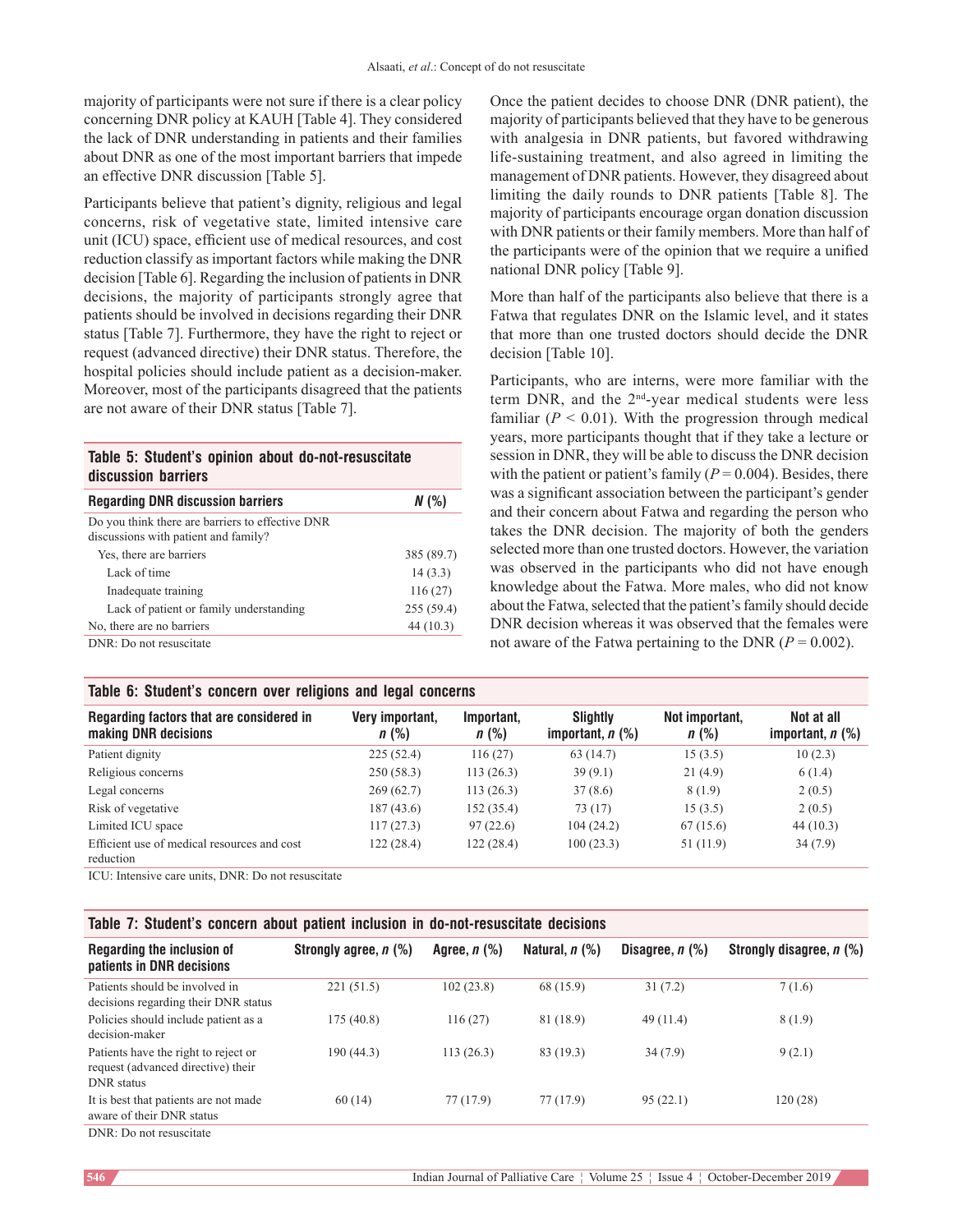| Table 8: Student's concern about do-not-resuscitate patient care                      |                       |                   |                     |                      |                          |  |
|---------------------------------------------------------------------------------------|-----------------------|-------------------|---------------------|----------------------|--------------------------|--|
|                                                                                       | Strongly agree, n (%) | Agree, $n$ $(\%)$ | Natural, $n$ $(\%)$ | Disagree, $n$ $(\%)$ | Strongly disagree, n (%) |  |
| Being generous with analgesia in<br>DNR patients, despite the risk of<br>complication | 100(23.3)             | 131 (30.5)        | 95(22.1)            | 83 (19.7)            | 20(4.7)                  |  |
| Withdraw life-sustaining treatment<br>from a DNR patient                              | 61(14.2)              | 118(27.5)         | 115(26.8)           | 82(19.1)             | 53 (12.4)                |  |
| Limiting the management in DNR<br>patient                                             | 63(14.7)              | 100(23.3)         | 94(21.9)            | 99(23.1)             | 73 (17)                  |  |
| Limiting the daily round in DNR<br>patient                                            | 58 (13.5)             | 76(17.7)          | 94 (21.9)           | 94 (21.9)            | 107(24.9)                |  |
| DNR: Do not resuscitate                                                               |                       |                   |                     |                      |                          |  |

## **Table 8: Student's concern about do‑not‑resuscitate patient care**

**Table 9: Student's concern about organ donation among do‑not‑resuscitate patients and their opinion about needing a national do‑not‑resuscitate policy**

|                                                             | Strongly agree, n (%) | Agree, <i>n</i> (%) | Natural, $n$ (%) | Disagree, $n$ $%$ ) | Strongly disagree, n (%) |
|-------------------------------------------------------------|-----------------------|---------------------|------------------|---------------------|--------------------------|
| The discussion of organ donation<br>with DNR patient/family | 231 (53.8)            | 137(31.9)           | 43 (10)          | 16(3.7)             | 2(0.5)                   |
| Do you think unified national<br>DNR policy is needed?      | 185(43.1)             | 126(29.4)           | 69(16.1)         | 37(8.6)             | 12(2.8)                  |
| DNR: Do not resuscitate                                     |                       |                     |                  |                     |                          |

#### **Table 10: Students' thoughts about do‑not‑resuscitate Fatwa existence**

| <b>Concerns on DNR fatwa</b>                                                                                     | n(%)       |
|------------------------------------------------------------------------------------------------------------------|------------|
| Does a Fatwa exist that regulates DNR on national level?<br>If yes, who should ultimately decide a DNR decision? |            |
| Yes                                                                                                              | 357 (83.2) |
| Patient's family                                                                                                 | 54 (12.6)  |
| One trusted doctor                                                                                               | 16(3.7)    |
| More than one trusted doctors                                                                                    | 236(55)    |
| Any health-care provider                                                                                         | 10(2.3)    |
| The patient                                                                                                      | 41 $(9.6)$ |
| No, there are no barriers                                                                                        | 72 (16.8)  |
| $DMD, D = 1, 1, 2, 3, 4, 5, 6, 6, 7$                                                                             |            |

DNR: Do not resuscitate

# **Discussion**

The attitude and knowledge of medical students and interns toward the DNR decisions is an important aspect in critical medical care, and in the present study, we have performed an in‑depth analysis to understand the same at the KAUH in Jeddah, Saudi Arabia.

The extent of knowledge and experience regarding medical issues and orders varies among medical students and interns. In our study, it was evident that more than half of the participants were familiar with DNR order although majority of them did not take any lecture or session regarding DNR. It was interesting to note that the interns were more familiar with the term DNR than the 2<sup>nd</sup>-year medical students. A previous study performed in Saudi Arabia in 2016 concurs with our results as it highlights that more than half of the participants (interns and residents) were familiar with DNR term; the residents were more familiar with DNR than the interns because of their greater medical experience.[1] We believe that when the students progress in years of their training, they get more information which in turn guides them in handling sensitive medical issues and orders. Familiarity with the DNR order is considered as an important asset when faced with the DNR decisions.[3]

Residents can feel a certain discomfort during the discussing on DNR orders. It is primarily due to the sensitivity and difficulty surrounding the DNR discussion and the lack of information given by the health-care provider. In our study, we found that with progression through the medical years, more participants believed that by taking a lecture or session in DNR, they will be able to effectively discuss the DNR decision with the patients and their relatives. Another study originating from Saudi Arabia in 2015 supports our findings by highlighting the importance of giving additional lectures and training to residents in improving the quality of patient–doctor conversation and also makes the medical professionals more informed and confident about DNR decisions. This highlights the gap in teaching the skills related to end‑of‑life care orders such as DNR.<sup>[2]</sup> Another study in the USA found that most of their residents thought that more training in handling DNR discussions would improve their skills to discuss DNR orders with patients and their relatives.<sup>[5,4]</sup>

Many countries do not follow a clear policy regarding DNR orders.[6] Therefore, DNR order practice varies from hospital to hospital due to the existence of different policies in each country. In our study, the majority of participants were not sure if there is a clear policy regarding DNR at KAUH. It results in variation in DNR ordering and discussion process which then depends on the background and approach of an individual toward DNR. A study in the United Arab Emirates found that most of their participants(physicians) were not informed about their hospital DNR policy.[7] A study in Saudi Arabia indicated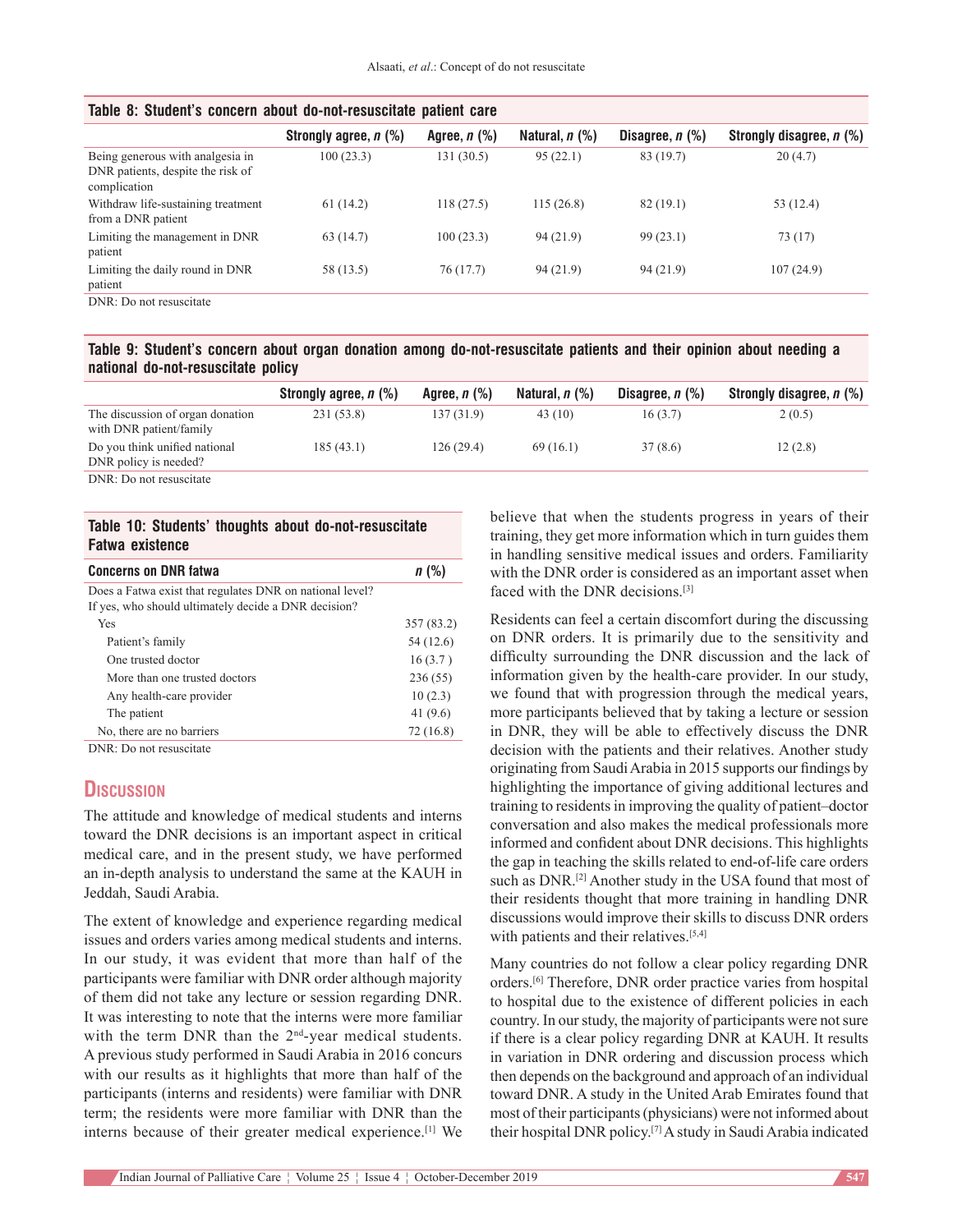that most of the participants were not sure about existence of a DNR policy in their hospitals.[1] Therefore, each hospital should have a clear DNR policy to help and guide physicians in their medical practice.[8]

DNR discussions may become ineffective and difficult due to the presence of many barriers such as lack of patient understanding, lack of skills in handling the conversations relating to DNR, and inadequate time. In our study, we observed that the lack of understanding in patients and their relatives regarding DNR is the most important barrier that impedes an effective DNR discussion. It was not surprising as a study based in New York showed that the DNR misunderstanding is a significant barrier in DNR discussion with the patients and their relatives.[9] Residents face many barriers during their DNR discussions.[4] A study in the United Kingdom indicated that a lack of training is a significant barrier in making DNR decisions. They thought that by having a clear DNR policy, good physician training and improvement in patient's understanding about DNR may contribute in improving DNR discussions.<sup>[10]</sup>

Different factors are taken into consideration when making a DNR decision. In our study, most of the participants believe that patient dignity, religious and legal concerns, risk of vegetative state, limited ICU space, efficient use of medical resources, and cost reduction classify as important factors when making the DNR decision. Astudy originating from Saudi Arabia in 2016 found that interns and residents considered patient's dignity and religious and legal concerns as important factors, whereas the risk of vegetative state was considered as an unimportant factor.[1] A study from the United Arab Emirates considered religion as an important factor which played an important role in DNR decision. They also considered limited ICU space as an unimportant factor.<sup>[7]</sup> Furthermore, a study in Hong Kong indicated the patient's age as an important factor to be considered in DNR decision‑making. Most of their participants did not give any consideration to the cost of treatment in the DNR decision.[3] A study in Iran in 2013 considered patient's situation, time inadequacy, religious background, patients' and their family's response, and the availability of hospital beds as significant factors when making a DNR decision.<sup>[11]</sup>

Patient inclusion in DNR decisions depends on the physician perspective and hospital policies. In our study, the majority of participants strongly agree that the patients should be involved in decisions regarding their DNR status. Furthermore, the participants believed that the patients have the right to reject or request their DNR; therefore, policies should include patient as a decision-maker. Moreover, most of the participants strongly disagree that the patients should not be aware of their DNR status. In a previous study from Saudi Arabia in 2016, when asked about patient inclusion in DNR decision‑making, the majority of the participants agreed with patient's involvement. Furthermore, they thought that the patients should be made aware about their DNR status.[1] This highlights the importance of patient's autonomy. All these results are similar to a study

on interns and residents in Iran and a study on oncology and palliative care physicians and nurses in Singapore where the majority of the participants thought that the patient's liberty is essential in DNR decision‑making, which also agrees with the findings of our study.[11,12] The study in Hong Kong found that most of the participants thought that the first priority in DNR decision-making is the patient's wish, then the family's wishes, and finally, the social status of the patient.[3] The study in the United Arab Emirates argued with our findings by showing that medical decisions depend on the physician rather than on patient's and family's wishes.[7] Therefore, according to our study and the previous studies, patient's wishes are an important factor in DNR decision-making, but in medical practice, most of the times the doctor is the main person who decides the DNR order.[11]

DNR patient's management differs in every hospital depending on the physician's approach and the hospital policies. In our study, the majority of participants believed that they must be generous with analgesia in DNR patients, supported the withdrawal of life-sustaining treatment, and also supported the limiting of the management of DNR patients. However, they disagreed with the limiting of daily rounds to DNR patients. Our team concluded that the participants would want to continue daily rounds for DNR patients to give the patient's family an appropriate psychological support and also demonstrate that the patient life is important to them whatever may be the patient's situation is. A previous study in the USA reported that the medical management and additional therapies which may prolong the patient's life should be limited.<sup>[13]</sup> Withholding of the medical therapy is now accepted around the world.[14] The study in Saudi Arabia found that the majority of participants disagree the withdrawal of life‑sustaining treatments. However, they agreed being generous with analgesia in DNR patients. They also agreed with limiting the daily rounds on DNR patients.<sup>[1]</sup>

Organ donation, an important aspect in the global health care, should be encouraged in all societies. In our study, the majority of participants encourage organ donation discussion with DNR patient/family. A previous study in Saudi Arabia approved our findings by reporting that the majority of their participants(interns and residents) would encourage the organ donation discussion with DNR-labeled patients/families, which also reflects the importance of organ donation and its benefit in our culture.[1]

In Saudi Arabia, the systems and authorities follow the Islamic law. The Islamic opinion on DNR that was published in 1988<sup>[15]</sup> states that "If three knowledgeable physicians approve that the patient's condition is desperate, it is not a must to offer cardiac and respiratory support. The patient's relatives are involved in the discussion of DNR. However, the decision-making of DNR is purely a medical decision as the patients and their relatives are unprepared to make such decisions."[8] In our study, more than half of the participants believed that there is a Fatwa that regulates DNR on the Islamic level. We found a